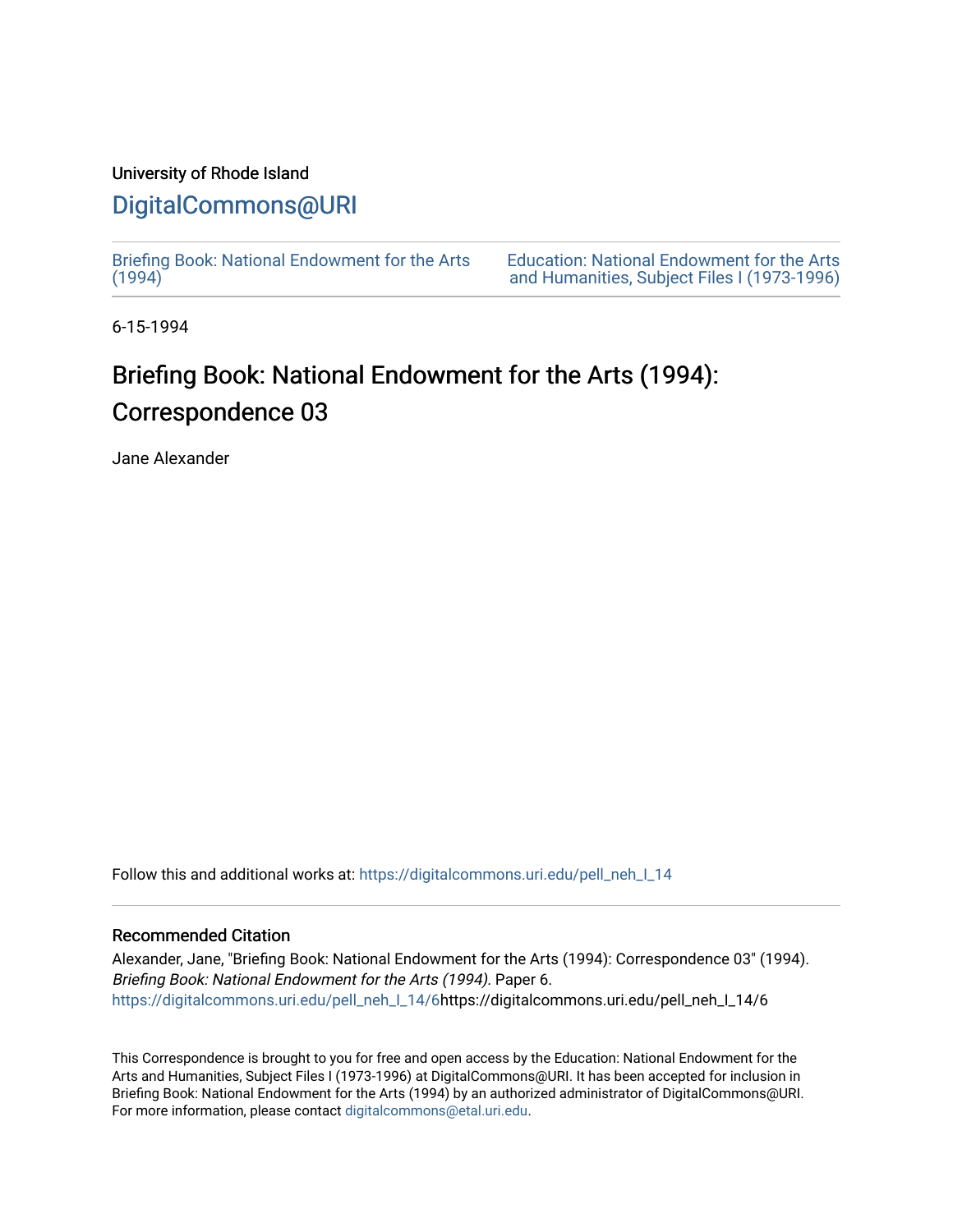# **NATIONAL ENDOWMENT** FOR OF THE ARTS

June 15, 1994

**U.S. Senate** 

The Hon. Claiborne Pell

Washington, DC 20510

335 Russell Senate Office Building

The Federal agency that supports the visual, literary and performing arts to benefit all Americans Dear Senator Pell:

Office of the Chairman

Arts in Education

Challenge & Advancement

Dance

Design Arts

Expansion Arts

Folk Arts

: International

Literature

Locals

.<br>Media Arts

Museum

Music

ĵ.

 $\overline{\mathrm{r}}$ 

Ŕ

 $\ddot{\nu}$ 

 $\frac{3}{2}$ 

 $\ddot{\phantom{a}}$ 

 $\frac{1}{2}$ 

 $\alpha$ 

Opera/Musical Theater

Presenting & Commissioning

State & Regional

Theater

.<br>Visual Arts

he Nancy Hanks Center 100 Pennsylvania Ave. NW ashington, DC 20506 2/682-5400

Much of my time these past eight months has been spent travelling across the country talking with people about the National Endowment for the Arts. I have been to 36 states so far and seen the wonderful arts organizations the Endowment has made possible in areas of the United States from the most rural to the most dense inner city: organizations which build communities through the celebration of heritage, or that address the needs of atrisk youth in after-school programs or go into the classrooms to teach music, or painting.

The National Endowment for the Arts is an unqualified success as an agency. For every dollar we award we leverage 11 to 20 from other public and private sources in a This is no handout by the federal government but community. an investment by the American taxpayer of 65 cents per person, per year in the vitality of our communities both economically and creatively.

That is why it is so distressing to me to read mailings from the Christian Action Network and other groups which so distort and misrepresent what we at the Endowment do. Let me set the record straight with regard to inaccurate accounts currently being circulated by these groups.

The Walker Art Center in Minneapolis, Minnesota, one of the oldest (1879) and most prestigious museums in the country received a \$104,500 matching grant in March 1993, to support a season of more than 100 performing arts events.

On March 5, 1994, the Walker Art Center hosted a one night performance by Ron Athey before an audience of 100 people. Mr. Athey and a threemember cast performed excerpts from his ritualistic work exploring modern day martyrdom as it relates to AIDS. Athey is HIV-positive and his work includes scarification and the use of acupuncture needles.

There was absolutely no risk to the audience, the performers, or the crew backstage. The walker art Center took all health precautions necessary and the Minnesota Health Department concurred.